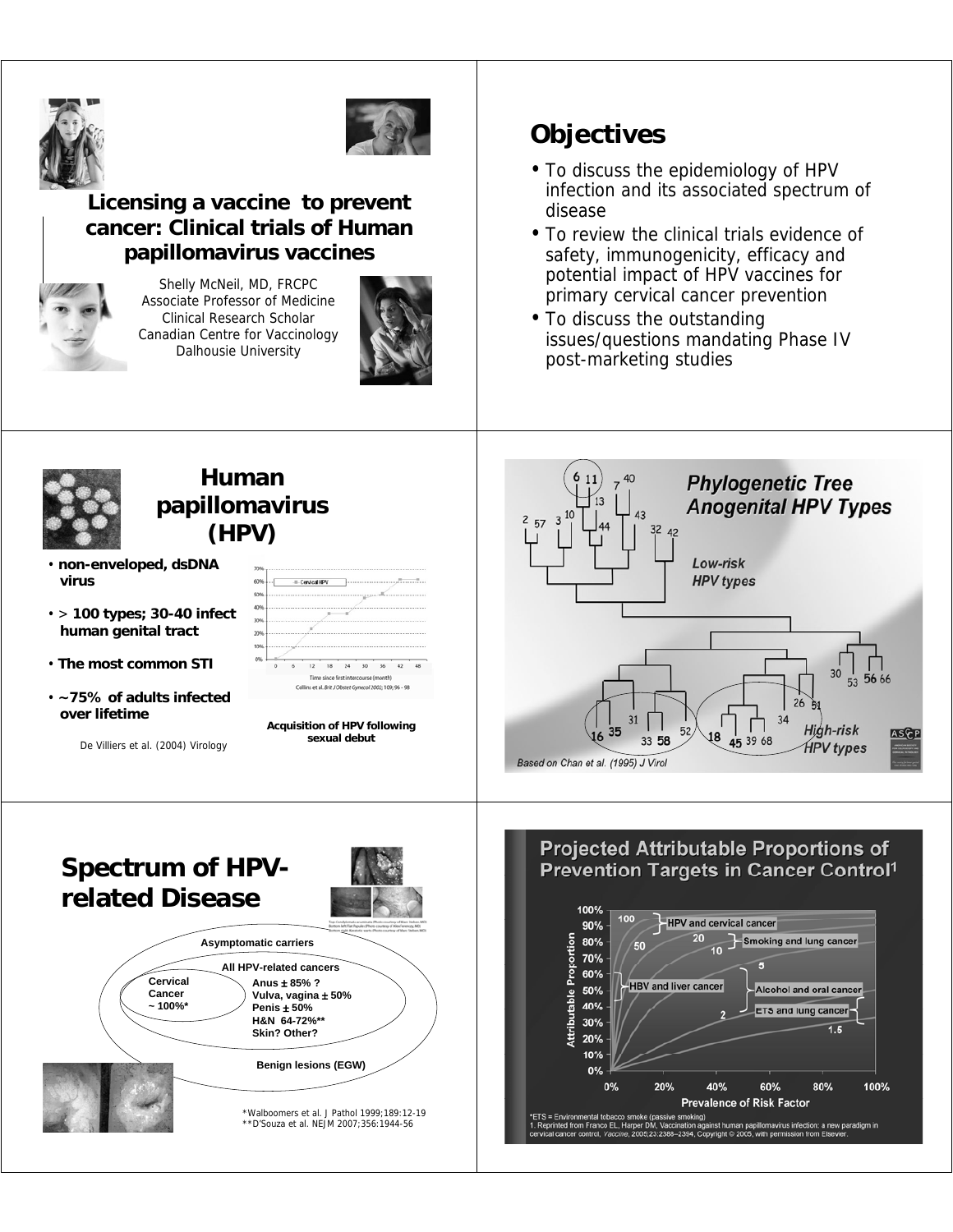# **Natural History of HPV Infections**



### **Persistence of HPV Infections**

% persistent over time

| <b>Author</b>     | Age | Type<br>Inf'n | 6 mos |    | 12 mos $\vert$ 24 mos |
|-------------------|-----|---------------|-------|----|-----------------------|
| Woodman           | 20  |               | 24    | 4  | ั<1                   |
| <b>Moscicki</b>   | 20  | P             | 50    | 30 | 10                    |
| Ho                | 20  |               |       | 30 | 9                     |
| Sun               | 34  | I/P           | 50    | 35 | 18                    |
| Ahdieh            | 32  | I/P           | 47    | 36 | 19                    |
| <b>Richardson</b> | 23  |               |       | 62 |                       |

### **The Path to Cervical Cancer**



Ref: Health Canada, *Cervical Cancer Screening in Canada: 1998 Surveillance report*; Canadian Cancer<br>Society/National Cancer Institute of Canada: *Canadian Cancer Statistics 2005;* PHAC, *Women's Health* Surveillance Report: cancer of the uterine cervix, 2003

## **The Virus Particle**

The virus shell or coat has 2 proteins L1 and L2



The virus shell consists of 72 pentamers each of 5 molecules of L1 that stud the surface of the particle

L<sub>2</sub> sits deep in the dimple in the centre of the rosette

Virus neutralising antibodies recognise conformational epitopes\* in L1

Neutralising antibodies to L2 are not made in natural infections

\*Epitopes = antigenic determinants

### **HPV 16 and 18 account for 70.7% of cervical cancer cases worldwide**



Munoz N *et al*. *Int J Cancer* 2004; 111: 278–85.

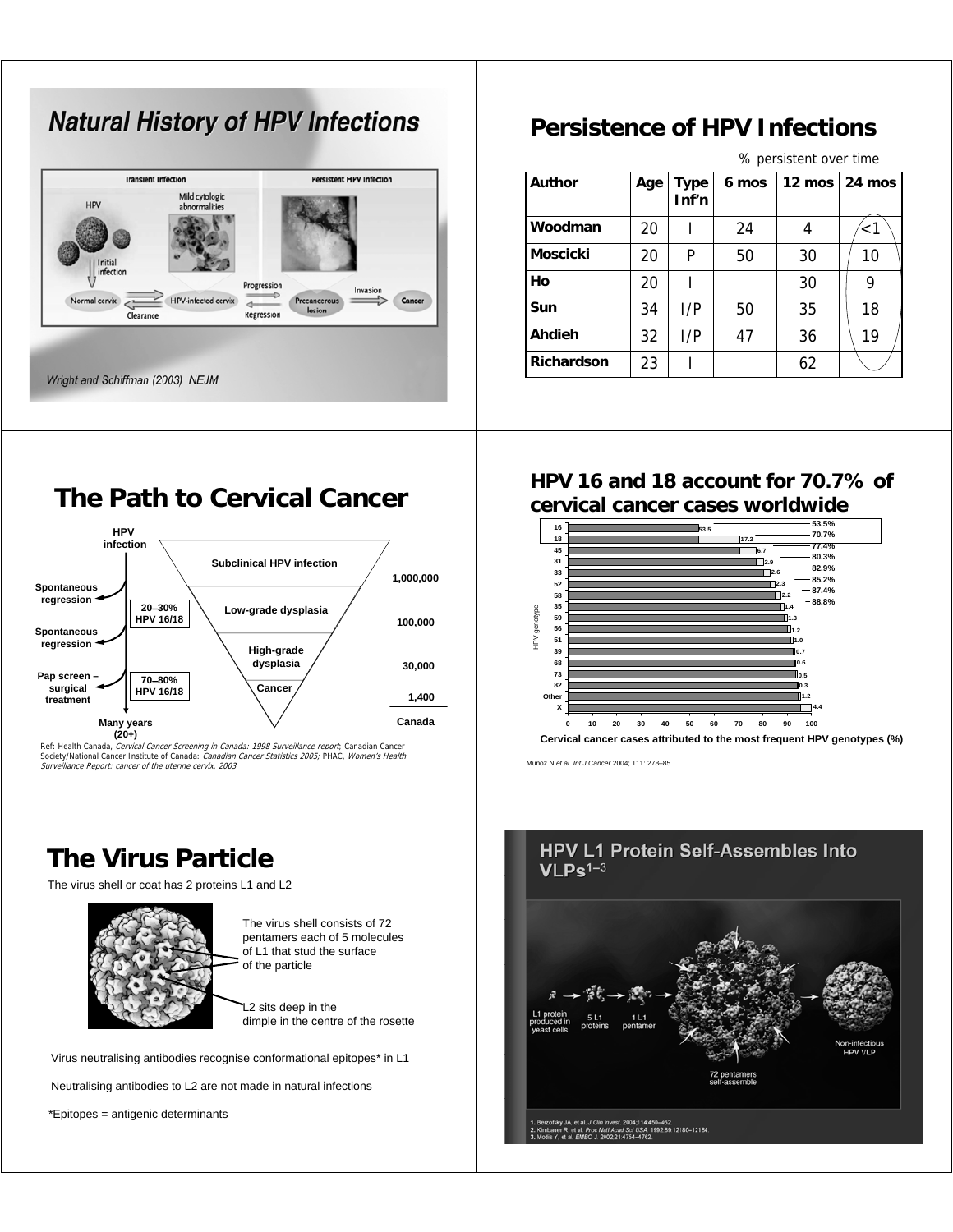





# **HPV Vaccines**

|                             | <b>Bivalent</b>                                                                    | Quadrivalent                                                                                                        |
|-----------------------------|------------------------------------------------------------------------------------|---------------------------------------------------------------------------------------------------------------------|
| Reference                   | Harper DM et al., Lancet, 2004<br>Harper DM et al., Lancet, 2006                   | 2005, Villa LL et al., Lancet Onc<br>Villa LL et al., Vaccine, 2006<br><b>FUTURE I and II</b><br>NEJM 2007;356:1915 |
| Vaccine Type                | <b>Bivalent</b><br>HPV-16 and HPV-18 VLP<br>L1 capsid component                    | Quadrivalent<br>HPV-6/11/16/18 VLP<br>L1 capsid component                                                           |
| <b>Expression</b><br>system | <b>Hi-5 Baculovirus</b>                                                            | Yeast                                                                                                               |
| Concentration               | 20 µg HPV 16<br>20 µg HPV 18                                                       | 20 µg HPV 6<br>40 µg HPV 11<br>40 µg HPV 16<br>20 µg HPV 18                                                         |
| Adjuvant                    | AS04:<br>500 µg Aluminum Hydroxide 50<br>µg 3-deacylated<br>Monophosphoryl Lipid A | Alum:<br>225 µg Aluminum<br>Hydroxyphosphate Sulfate                                                                |
| Placebo                     | Alum                                                                               | Alum                                                                                                                |



*Enhanced and Sustained Immunogenicity Over 4 Years*

Giannini SL et al. Vaccine 2006

# AS04 versus Aluminum **Safety: Comparison of Vaccine to Control Groups**

|                                                  | <b>Bivalent</b><br>Vaccine | <b>Ouadrivalent</b><br>Vaccine |  |
|--------------------------------------------------|----------------------------|--------------------------------|--|
| Injection Site Pain,<br>Erythema, Edema          | Increased<br>Acceptable    | Increased<br>Acceptable        |  |
| General adverse<br>events                        | ΝS                         |                                |  |
| <b>New Onset Chronic</b><br>Diseases $>$ 4 years | ΝS                         | <b>NS</b>                      |  |
| <b>Serious Adverse</b><br><b>Events</b>          | ΝS                         | <b>NS</b>                      |  |

NS – not significantly different from controls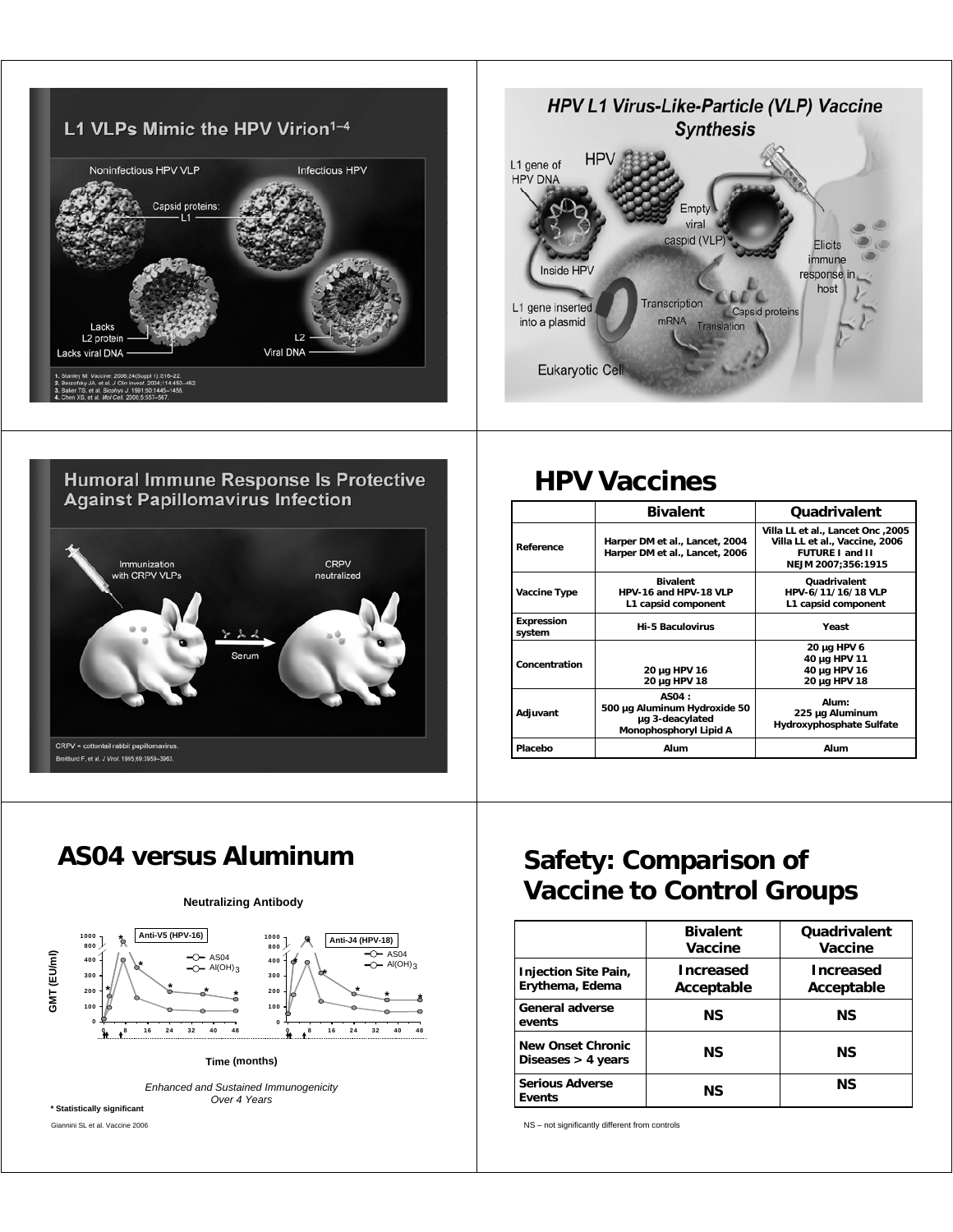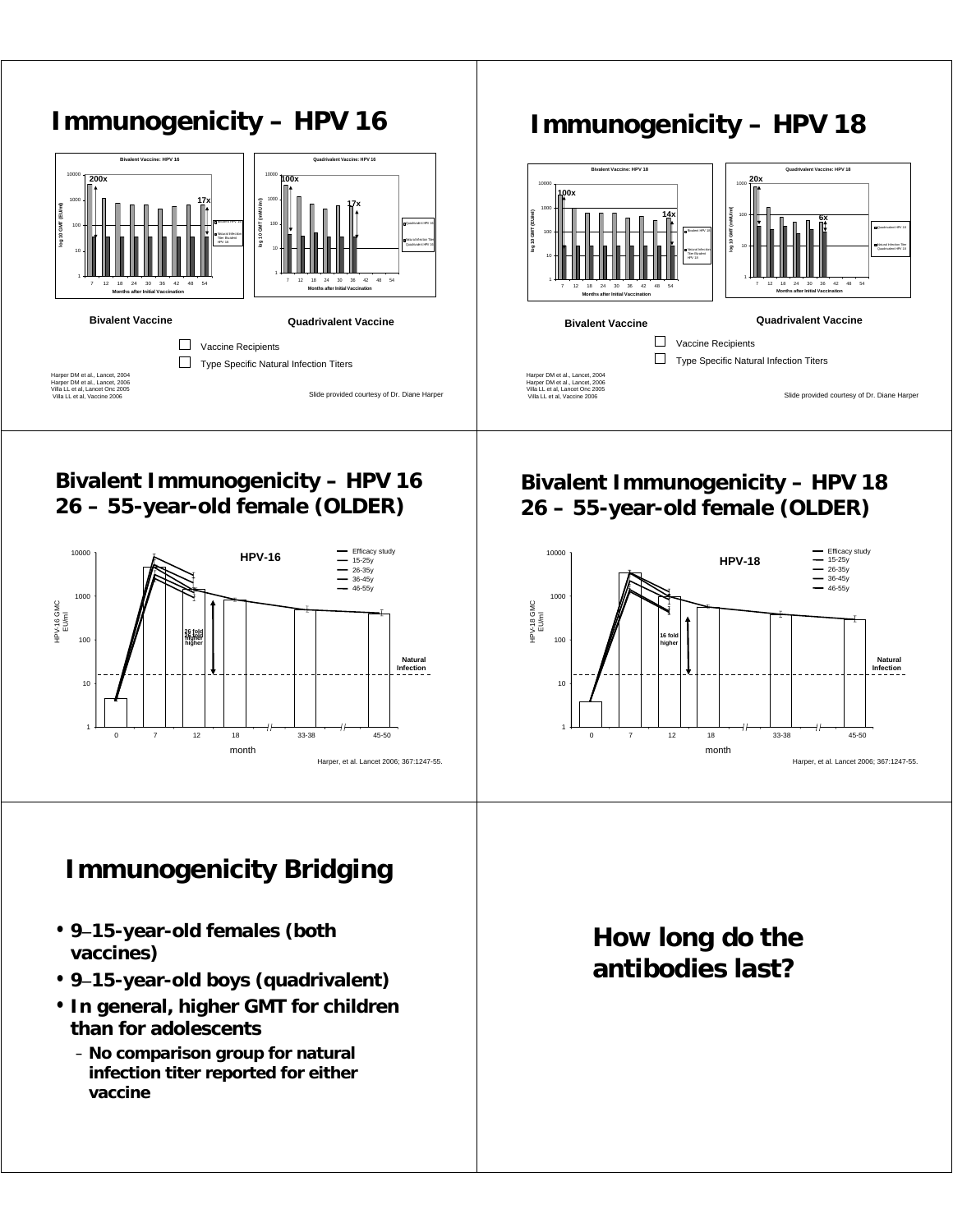

# **Anti-HPV 16 GMTs Through**





### **HPV Vaccines Efficacy Summary**

|                                                                            | <b>Bivalent Vaccine</b><br>4.5 yr Phase II Follow<br>$Up(N=776)$ | <b>Quadrivalent Vaccine</b><br>Phase III (N=5305) |
|----------------------------------------------------------------------------|------------------------------------------------------------------|---------------------------------------------------|
| <b>Efficacy for type</b><br>specific associated<br>cytologic abnormalities | 96%<br>$(95\% \text{ CI}: 84-100)$<br>$P/V: 44/2$ events         | <b>Not Reported</b>                               |
| Efficacy in preventing<br>vaccine specific type<br>associated CIN 1        | 100%<br>$(95\% \text{ CI: } <0-100)$<br>$P/V: 8/0$ events        | 100%<br>(95% CI: 84-100)<br>P/V: 25/0 events      |
| Efficacy in preventing<br>vaccine specific type<br>associated CIN 2/3      | 100%<br>$(95\% \text{ CI: } <0-100)$<br>$P/V: 5/0$ events        | 98%<br>$(95\% CI: 86-100)$<br>$P/V: 42/1$ events  |
| <b>Efficacy in preventing</b><br>EGW                                       | Not a study aim                                                  | 100%<br>(95% CI: 94-100)<br>$P/V: 60/0$ events    |

Harper DM et al., Lancet, 2004 Harper DM et al., Lancet, 2006 FUTURE I & II NEJM 2007

Slide provided courtesy of Dr. Diane Harper

**Will these vaccines provide cross-protection against non-vaccine HPV types?**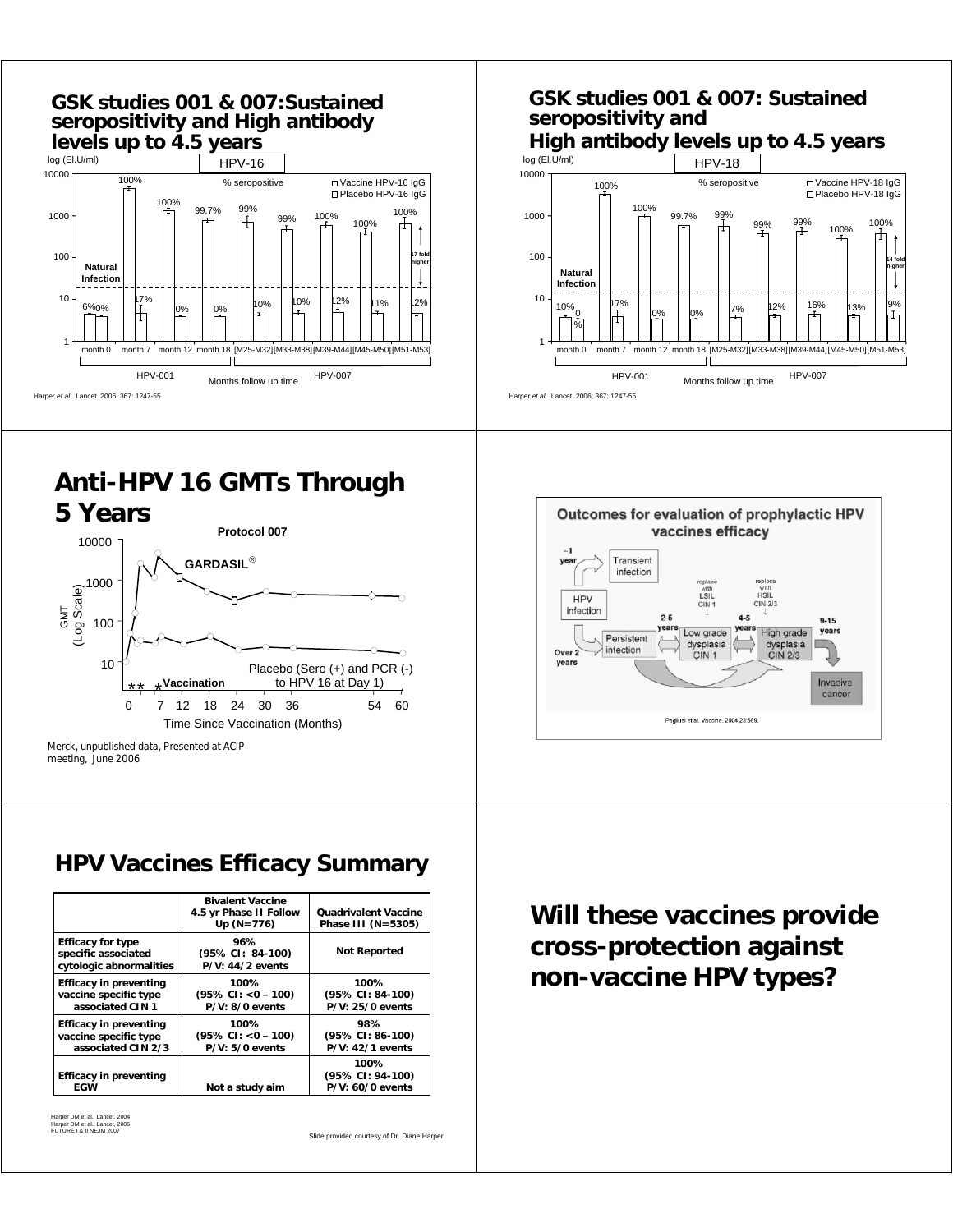

### **Evidence of Cross-Reacting Antibodies Gardasil™**



J. Clin Oncol 2006;24(185):1508

### **GSK studies 001 & 007 up to 4.5 years: First evidence of cross protection types 45 & 31**

Incident infection with most common oncogenic types beyond 16 & 18

|                    | Vaccine |    |                                          | Placebo |    |                                          |                                            |
|--------------------|---------|----|------------------------------------------|---------|----|------------------------------------------|--------------------------------------------|
| <b>HPV</b><br>Type |         |    | Event rate<br>(rate per 100)<br>(95% CI) |         |    | Event rate<br>(rate per 100)<br>(95% CI) | <b>Vaccine Efficacv</b><br>(%)<br>(95% CI) |
|                    | N       | n  | Rate                                     | N       | n  | Rate                                     |                                            |
| $HPV-45$           | 528     |    | $0.1(0.0-0.4)$                           | 518     | 17 | $1.2(0.7-1.9)$                           | 94.2 (63.3-99.9)                           |
| $HPV-31$           | 528     | 14 | $0.9(0.5-1.6)$                           | 516     | 30 | $2.1(1.4-3.0)$                           | 54.5 (11.5-77.7)                           |
| $HPV-33$           | 529     | 12 | $0.8(0.4-1.4)$                           | 519     | 13 | $0.9(0.5-1.5)$                           | 8.6 (-117.3-61.9)                          |
| <b>HPV-52</b>      | 524     | 40 | $2.8(2.0-3.8)$                           | 515     | 48 | $3.5(2.6-4.6)$                           | 18.6 (-26.5-47.8)                          |
| <b>HPV-58</b>      | 529     | 14 | $0.9(0.5-1.6)$                           | 517     | 16 | $1.1(0.6-1.8)$                           | 14.0 (-87.9-61.1)                          |

**Study not powered to evaluate cross protection against all individual types**

Harper *et al.* Lancet 2006; 367: 1247-55 Combined initial efficacy and extended follow up studies

### **Are There Cross-Reactive and Cross-Neutralising Epitopes?**

| <b>YES</b> |                  |  |  |  |  |
|------------|------------------|--|--|--|--|
|            | 6 and 11         |  |  |  |  |
|            | <b>31 and 33</b> |  |  |  |  |
|            | 16 and 31        |  |  |  |  |
|            | <b>18 and 45</b> |  |  |  |  |

**The cross-reactive epitopes are not the dominant neutralising epitopes and they may not be generated in all vaccinated individuals**

### **GSK studies 001 & 007 up to 4.5 years: first evidence of broader protection**

### • **Independent of HPV DNA status**

| Endpoint     |     | Vaccine | Placebo |     | Vaccine efficacy  | p-                | Estimated<br>prevalence |
|--------------|-----|---------|---------|-----|-------------------|-------------------|-------------------------|
|              | N   | n       | N       | n   | (% )<br>(95% CI)  | values<br>$\star$ | HPV-16/18               |
| $\geq$ ASCUS | 505 | 90      | 497     | 138 | 39.8 (20.9-54.4)  | < 0.001           | 20-30% 1                |
| $\geq$ LSIL  | 505 | 41      | 497     | 70  | 44.6 (17.4-63.3)  | 0.003             | 25-30% 1                |
| $CIN1+$      | 481 | 12      | 470     | 24  | $51.5(-0.9-77.9)$ | 0.042             | 25-30% 1                |
| $CIN2+$      | 481 | 3       | 470     | 11  | 73.3 (-1.0-95.2)  | 0.033             | 50% 2                   |

Harper *et al.* Lancet 2006; 367: 1247-55

ITT analysis, Conditional Exact method \* p-values not used for inferential purposes

1Clifford *et al.* Cancer Epidemiol Biomarkers Prev 2005; 14(5):1157-64 2Muñoz *et al*. N Engl J Med 2003; 348:518-27

### **HPV 16, 18, 45 and 31 account for 80.3% of cervical cancer cases worldwide**



Munoz N *et al*. *Int J Cancer* 2004; 111: 278–85.